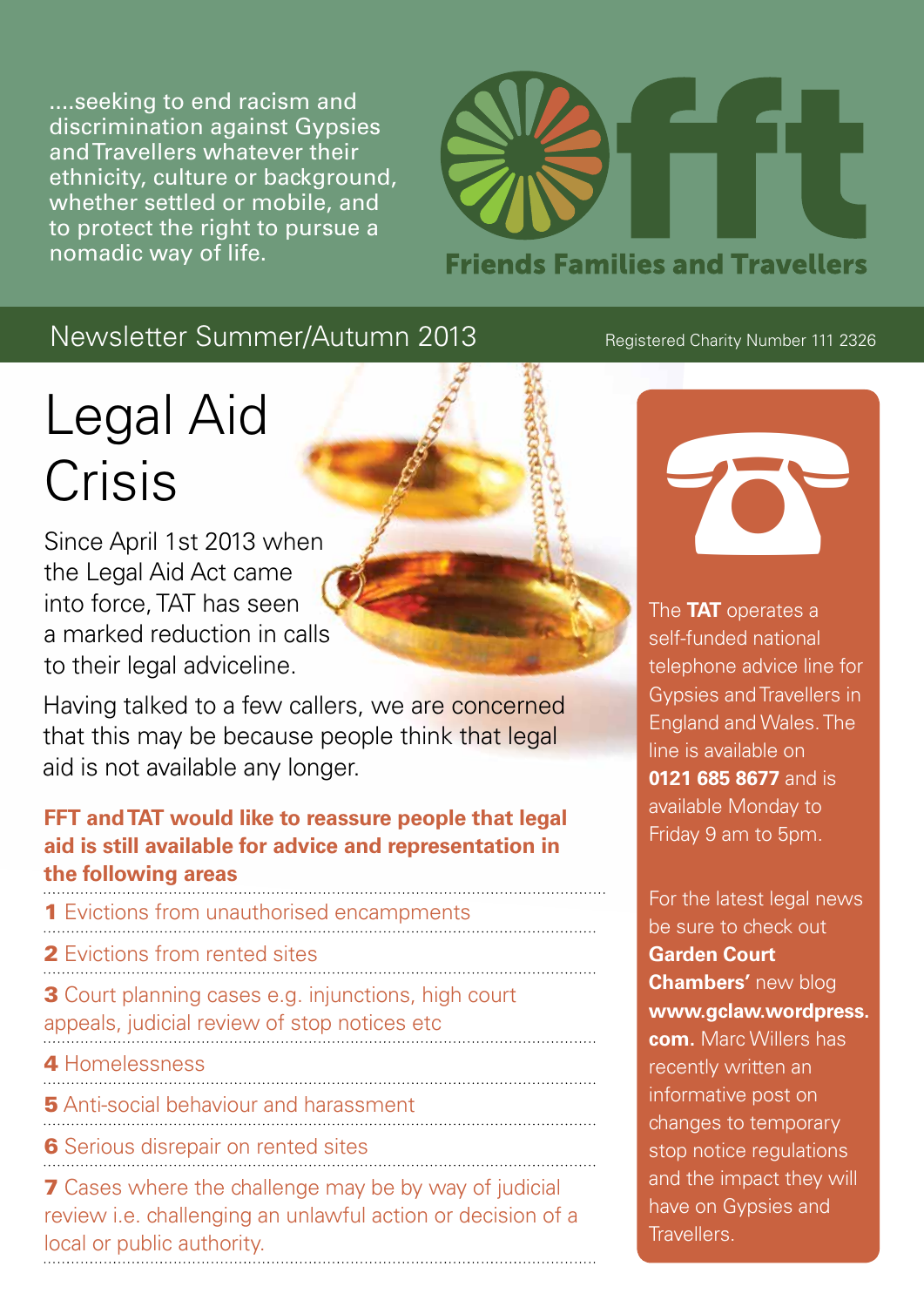#### **Are you a Traveller in prison?**

**If you are a Traveller in prison or have been in prison we would like to hear from you. What is your experience of being a Traveller in prison and being part of a Traveller group?**

Contact; Sarah Herlem at Friends Families and Travellers, Community Base, 113 Queens Road, Brighton, East Sussex, BN1 3XG.



### **Crystal's Vardo**

Crystal's Vardo went on tour in June as part of Gypsy Roma Traveller History Month. The show went down a storm with audiences at the Hackney Empire, the Rose Theatre Kingston, Camden Irish Centre and Surrey Rural Life Centre. After the shows children had a chance to meet the cast and pose for pictures with the vardo.

**The play is aimed at children and families and written to raise awareness of Gypsy and Traveller history and culture in schools. For more details on Crystal's Vardo, please visit the FFT website.** 

# **SNIPPETS**

#### **Leave a Legacy**

**By donating to FFT in your will you can make a difference to future generations by helping FFT continue their important work seeking to end racism and discrimination against Gypsies and Travellers, and to protect the right to pursue a nomadic way of life.** 

**As a registered charity, a gift to FFT in your will is exempt from Inheritance Tax and is deducted from the value of your estate before taxation. Not only is this an extremely tax efficient way to give to charity, it can also reduce any inheritance tax bill on your death and the burden of tax on your loved ones.**

Contact us for more information and talk to your solicitor.

#### Interested in **VOLUNTEERING** WITH FFT?

At a best practice and learning seminar held with Prison and Probation teams last year, the difference that a Traveller rep can make to the wellbeing of Travellers inside and the promotion of good race relations was emphasised. Setting up Traveller groups so prisoners have a space to chat and raise issues relating to discrimination helps members of the community to support each other. This is important as the experience of being a Traveller in prison can be especially isolating.



 $\blacktriangleleft$ Larry talks about his experience mentoring Travellers in prison at Prison and Probation Training day Autumn 2012

**At the first prison Billy was a Traveller rep in his Traveller group were promised all sorts of events to celebrate their culture for Traveller History month in June only to be told that there was no money left for the activities. After Billy moved to HMP Ford he wrote to FFT to share a more positive experience**

"HMP Ford was a different matter – as soon as I got there a Travellers' rep came to see me, I started going to the monthly meeting with a lady from HMP Ford called Aleta who was so nice and she had time for all us Travellers at Ford. She even helped me with education every Thursday afternoon. The classroom was small and there was 3-4 of us in the classroom which helped me out – I struggle in a big classroom. Aleta asked me one day if I wanted to go to FFT in Brighton, I said yes and felt over the moon! Me and two other Travellers along with Aleta went to FFT, I was asked loads of things about being a Traveller in prison, I really enjoyed the day. Sarah from FFT made us feel really welcome through the day. I'm due to go on a Travellers' meeting tomorrow. I'm going to put my name forward for being a rep in this prison. I just want to help other Travellers in prison because I know how hard it is in prison for us."

We're looking for a volunteer to help answer the national helpline. Our national helpline is the only one of its kind – supporting Gypsies and Travellers across the UK with a variety of issues, including evictions, finding a pitch or housing, accessing healthcare or education, homelessness and discrimination.

This is an exciting opportunity to provide support to members of the travelling communities. We are looking with a volunteer with some experience in advice provision and who can offer a regular commitment. We would be also interested in application from those who have experience of using social media within an organisation. We welcome applications from members of the travelling community.

If you are interested please email a CV or a letter explaining your experience etc, to abbie@gypsy-traveller.org.



## As a Travellers's Rep in Prison

# **FFT work in Prisons**

#### **FFT have been working to support Gypsies and Travellers in Sussex Prisons. We have just been awarded funding to support monthly Travellers' groups in Ford and Lewes prisons.**

**Membership to FFT is now free! For details of how to join, visit our website www. gypsy-traveller.org**

**Congratulations to Marya who will be travelling to Helsinki in September to represent the UK at the Fourth International Conference of Roma Women, organised by the Council of Europe and the Finnish government.**

**FFT had a great time at Glastonbury in June chatting to festival-goers about our work and signing up new members.** 

**The Heritage Lottery funded oral history project is progressing well. So far ten people have kindly agreed to share their stories along with photographs and documents. Below is a photo taken when FFT Volunteer Michele Polirer went to talk to Lily Smith about her travelling background.**